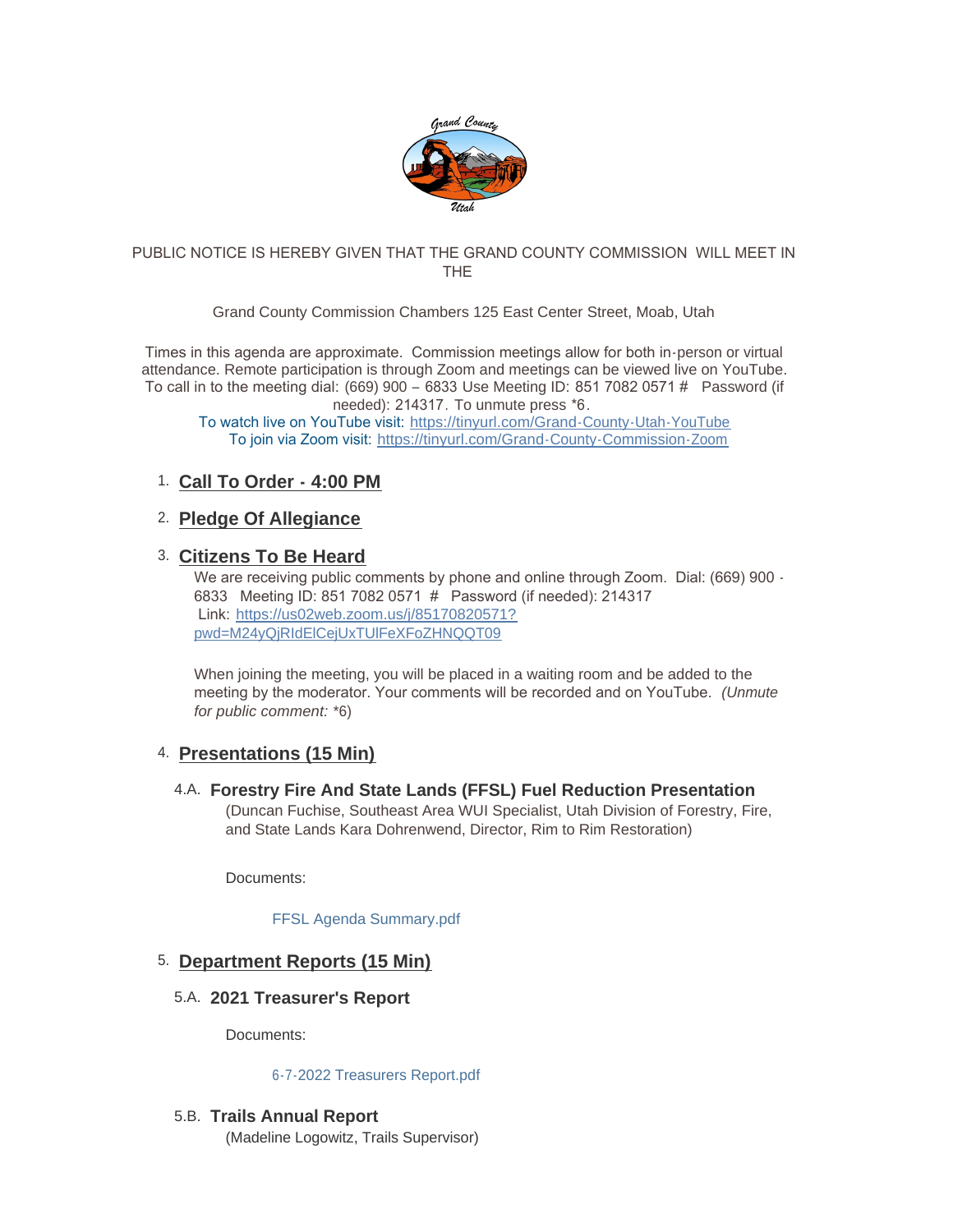Documents:

#### [CC Presentation 6.7.2022.pdf](https://grandcountyutah.net/AgendaCenter/ViewFile/Item/257?fileID=39139)

# **DR - Planning & Zoning Unified Transportation Master Plan (UTMP)** 5.C. **Report**

(John Guenther, Planning and Zoning, Bill Jackson, Roads Supervisor)

Documents:

[Agenda Summary\\_CC\\_UTMP\\_052422.pdf](https://grandcountyutah.net/AgendaCenter/ViewFile/Item/215?fileID=38935) [Schedule\\_Moab UTMP 05-09-2022.pdf](https://grandcountyutah.net/AgendaCenter/ViewFile/Item/215?fileID=38937) [Moab-Grand\\_UTMP\\_Draft \(2\) Small.pdf](https://grandcountyutah.net/AgendaCenter/ViewFile/Item/215?fileID=39223)

# **Agency Reports** 6.

# **Approval Of Minutes** 7.

Documents:

[5.17 Regular Grand County Commission and Water Workshop Minutes](https://grandcountyutah.net/AgendaCenter/ViewFile/Item/259?fileID=39085)  DRAFT.pdf

# **Ratification Of Bills And General Reports** 8.

- o [Ratification of Payment of Bills](https://grandcountyutah.net/DocumentCenter/View/13928)
- ¡ Commission Member Disclosures
- o General Commission Reports and Future Considerations
- o Elected Official Reports
- o Commission Administrator Report

# 9. Citizens To Be Heard - 6:00 Pm

# **General Business - Action Items - Discussion And Consideration Of**  10. **Approval**

## **Four Corners Behavioral Health Area Plan - 2023** 10.A.

(Melissa Huntington, Executive Director of Four Corners Community. Behavioral Health)

Documents:

[Agenda Summary Four Corners Behavioral Health Area Plan FY23.pdf](https://grandcountyutah.net/AgendaCenter/ViewFile/Item/253?fileID=38989) [FCCBH Area Plan FY 2023.pdf](https://grandcountyutah.net/AgendaCenter/ViewFile/Item/253?fileID=38990) [FY23 Form D Area Plan Signature Page - Four Corners.pdf](https://grandcountyutah.net/AgendaCenter/ViewFile/Item/253?fileID=38991)

**Airport Layout Plan Update With Final Scope Of Work** 10.B. (Tammy Howland, Interim Airport Director)

Documents:

[1. AS- Airport Layout Plan ALP- Scope of Work SOW 6-7-2022- TH edits.pdf](https://grandcountyutah.net/AgendaCenter/ViewFile/Item/265?fileID=39116) [2. ALP Update Final SOW with Contract Attachment Q- Armstrong 5-18-](https://grandcountyutah.net/AgendaCenter/ViewFile/Item/265?fileID=39117)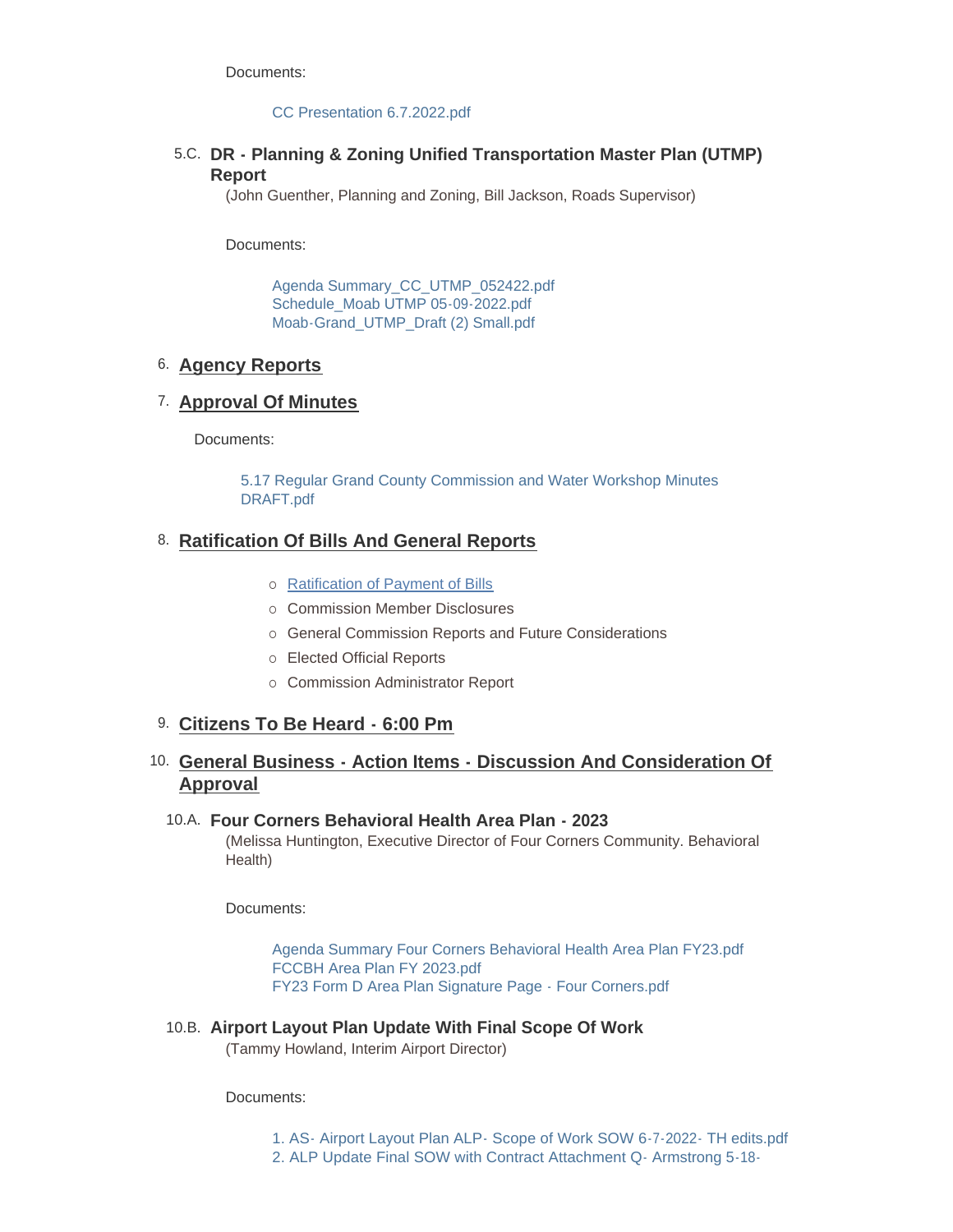#### 2022.pdf

### **Scope Of Work And Task Order With Jones & DeMille Engineering** 10.C.

(Chris Baird, Strategic Development)

Documents:

[Agenda Summary - Spanish Valley Dr Pathway.pdf](https://grandcountyutah.net/AgendaCenter/ViewFile/Item/274?fileID=39133) [2010-046\\_2022 Grand County - Spanish Valley Multi-Use Path Design AO\\_6-](https://grandcountyutah.net/AgendaCenter/ViewFile/Item/274?fileID=39134) 1 rj.pdf [Spansh\\_Valley\\_Paved\\_Path\\_Co-op\\_Agreeement\\_11-16-2021.docx](https://grandcountyutah.net/AgendaCenter/ViewFile/Item/274?fileID=39135)  signed.pdf

#### **Planning Commission Board Appointment** 10.D.

Consideration of motion to approve the appointment of Aaron Lindberg to serve on the Grand County Planning Commission for the term beginning June 13, 2022 to December 31, 2024.

Documents:

#### [AS\\_PC Board Recommendation Aaron Lindberg.pdf](https://grandcountyutah.net/AgendaCenter/ViewFile/Item/281?fileID=39160)

### **Request For Proposals For Economic Development Advertising**  10.E. **Service**

Documents:

[Agenda Summary\\_Market Agency RFP.pdf](https://grandcountyutah.net/AgendaCenter/ViewFile/Item/260?fileID=39194) [2022 Media Agency RFP Final Format.pdf](https://grandcountyutah.net/AgendaCenter/ViewFile/Item/260?fileID=39221)

### **Consent Agenda - Action Items** 11.

#### **Board Appointment Modifications/Changes** 11.A.

Modify Commission liaison assignments appointing Commissioner McGann and Commissioner Hadler as the Utah Association of Counties co-representatives and Commissioner Kovash as the Housing Authority and the Housing Task Force representative.

Documents:

#### [2022 CURRENT Commission Assignments\\_02JUN2022.pdf](https://grandcountyutah.net/AgendaCenter/ViewFile/Item/282?fileID=39169)

### **Appointing A Commission Liaison To The Canyonlands Natural History**  11.B. **Association**

- Motion to approve the appointment of Commissioner Kovash to serve as as the Grand County liaison to Canyonlands Natural History Association (CNHA).

Documents:

[2022 by member - CURRENT Commission Assignments\\_02JUN2022.pdf](https://grandcountyutah.net/AgendaCenter/ViewFile/Item/261?fileID=39165)

#### 11.C. Grand Center Table Purchase

Documents: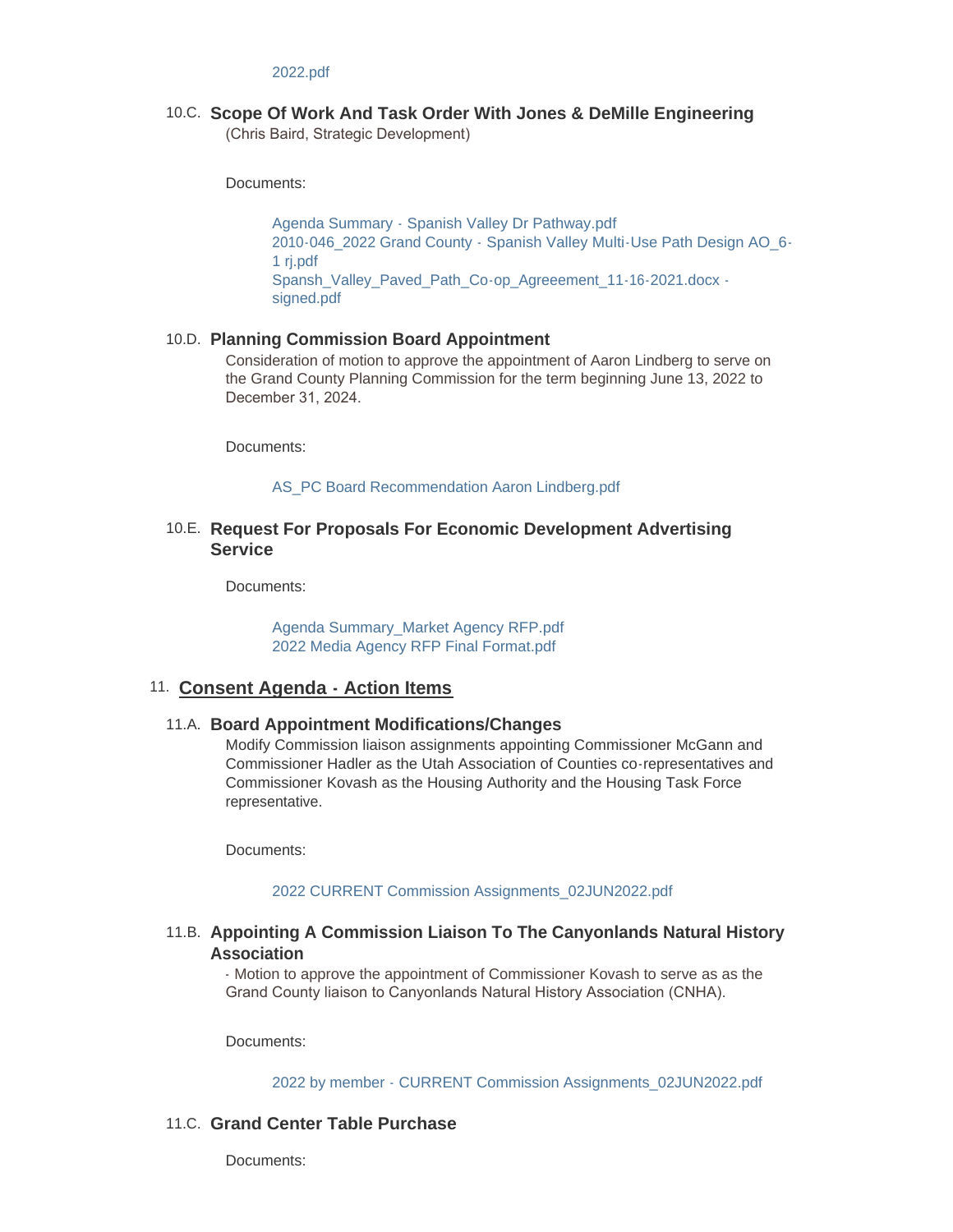[AS Grand Center Tables.pdf](https://grandcountyutah.net/AgendaCenter/ViewFile/Item/279?fileID=39140) [GRAND COUNTY COMMUNITY CENTER UT C408580 - No Tax .pdf](https://grandcountyutah.net/AgendaCenter/ViewFile/Item/279?fileID=39222)

### **Ratification Of Letter Requesting Approval Of Use Of Patent Land For**  11.D. **Commercial Film Production**

Documents:

[Request to BLM for use of patent land for commercial film production.pdf](https://grandcountyutah.net/AgendaCenter/ViewFile/Item/262?fileID=39096)

## **Ratification Of Letter To School And Institutional Trust Lands**  11.E. **Administration (SITLA) Regarding A Proposed Land Lease In Castle Valley**

Grand County comments and other comments received below.

Documents:

[1 SITLA\\_Dev\\_CastleValley\\_17MAY2022.pdf](https://grandcountyutah.net/AgendaCenter/ViewFile/Item/264?fileID=39170) [2 Grand County - Residential Lease RDCC Notice.pdf](https://grandcountyutah.net/AgendaCenter/ViewFile/Item/264?fileID=39171) [3 Letter to SITLA 5-24-22 FINAL \(1\).pdf](https://grandcountyutah.net/AgendaCenter/ViewFile/Item/264?fileID=39172) [1b Dean Kerkling SITLA Comments.pdf](https://grandcountyutah.net/AgendaCenter/ViewFile/Item/264?fileID=39173)

### **Local Consent For Sand Bar Lounge LLC Liquor License Application** 11.F.

Documents:

[Sand Bar Lounge LLC Liquor License Local Consent.pdf](https://grandcountyutah.net/AgendaCenter/ViewFile/Item/263?fileID=39097)

#### **Trails Cost Share Agreement** 11.G.

Documents:

[Trails AGreement 22CS014 between Grand Caounty and the US Forest](https://grandcountyutah.net/AgendaCenter/ViewFile/Item/270?fileID=39132)  Service.pdf

#### **Bureau Of Land Management Cooperative Agreement** 11.H.

Documents:

[2021-2022 Update Project Proposal Budget Detail and Narrative.2.pdf](https://grandcountyutah.net/AgendaCenter/ViewFile/Item/278?fileID=39138)

#### **Weed Supervisors Grant**  11.I.

Application for matching in-kind grant from Utah Weed Supervisors Association (UWSA).

Documents:

[Agenda Summary - UWSA USFS Grant 2022.pdf](https://grandcountyutah.net/AgendaCenter/ViewFile/Item/216?fileID=38939) [2022 REVISED UWSA Grand County Grant Request Application.pdf](https://grandcountyutah.net/AgendaCenter/ViewFile/Item/216?fileID=38940) [2022 UWSA Grand Grant Contract.pdf](https://grandcountyutah.net/AgendaCenter/ViewFile/Item/216?fileID=38941)

**Grant Application To The FAA For A No-Foam Testing Device At The**  11.J. **Airport**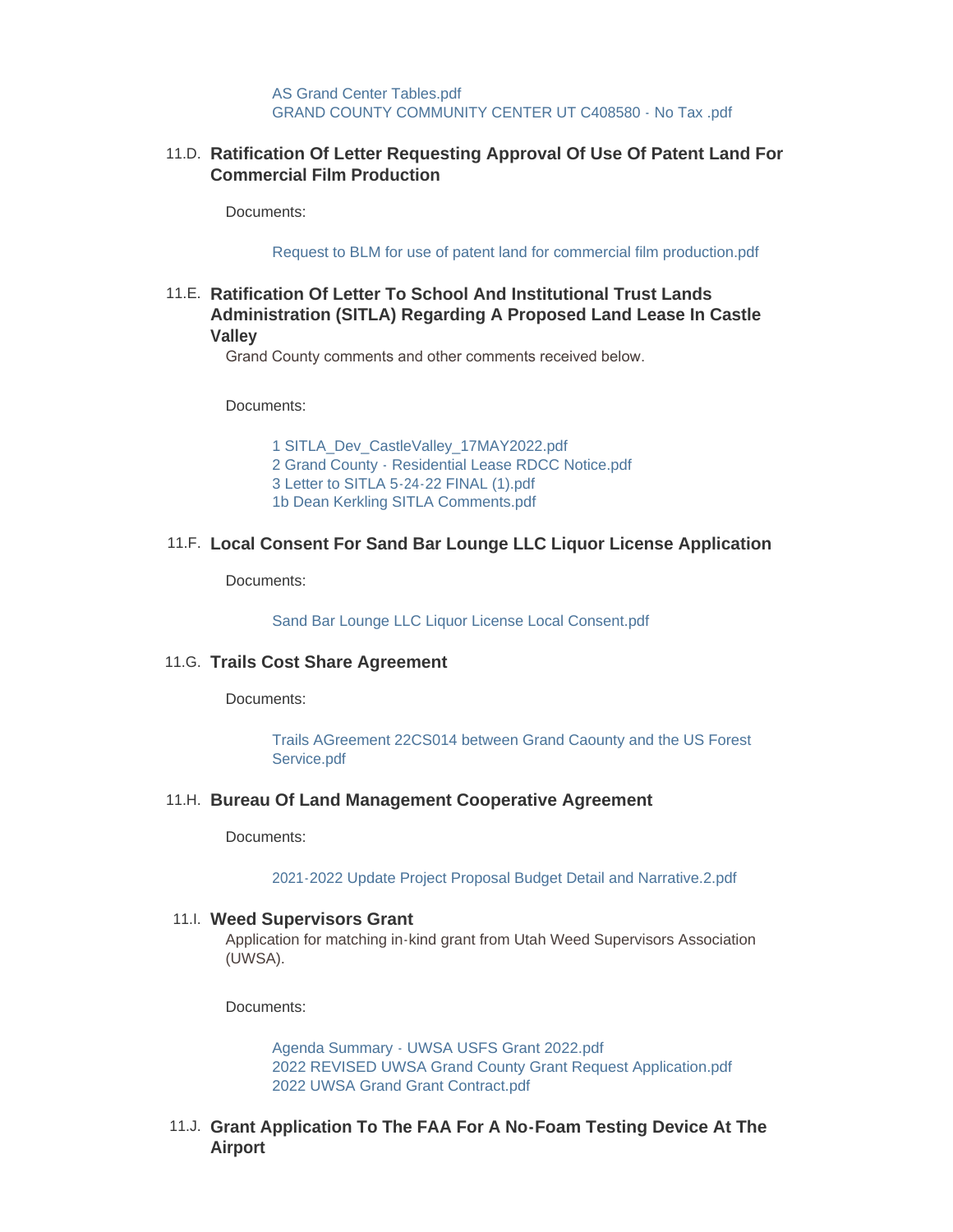Documents:

- [1. AS- No-Foam Testing Device for Airport.pdf](https://grandcountyutah.net/AgendaCenter/ViewFile/Item/283?fileID=39184)
- [2. NoFoamAwardLetter-CNY to FAA- 3-1-2022.pdf](https://grandcountyutah.net/AgendaCenter/ViewFile/Item/283?fileID=39185)
- [3C NoFoamGrantSubmitted.pdf](https://grandcountyutah.net/AgendaCenter/ViewFile/Item/283?fileID=39189)
- [5. certification-for-contracts-grants-loans-and-cooperative-agreements.pdf](https://grandcountyutah.net/AgendaCenter/ViewFile/Item/283?fileID=39187)
- [6. NoFoamAssurances-Standard DOT.pdf](https://grandcountyutah.net/AgendaCenter/ViewFile/Item/283?fileID=39188)

### **Grand County Commission Letter Of Action Towards Gun Violence** 11.K.

Documents:

[Agenda Summary--Gun Violence Letter.pdf](https://grandcountyutah.net/AgendaCenter/ViewFile/Item/277?fileID=39162) [Grand County Commission Letter of Action Towards Gun Violence.pdf](https://grandcountyutah.net/AgendaCenter/ViewFile/Item/277?fileID=39163)

## 12. Discussion Items

#### 12.A. Special Event Permitting Process

(Christina Sloan, County Attorney)

Documents:

[SEC Review Form.pdf](https://grandcountyutah.net/AgendaCenter/ViewFile/Item/272?fileID=39128) [MATC-ED Grand County SE Lists.pdf](https://grandcountyutah.net/AgendaCenter/ViewFile/Item/272?fileID=39129) [OSTA Grand County SE Lists 2022.pdf](https://grandcountyutah.net/AgendaCenter/ViewFile/Item/272?fileID=39130)

## 13. Public Hearings

## **Ordinance Approving The Tin Roof Cabin Resort Overnight**  13.A. **Accommodations Overlay-Campground**

(Elissa Martin, Associate Planner)

Public hearing will remain open for written comments until June 15th at 5:00 pm.

Documents:

[Agenda Summary Tin Roof OAO Rezone.pdf](https://grandcountyutah.net/AgendaCenter/ViewFile/Item/255?fileID=38994) [Staff Report Tin Roof OAO Rezone.pdf](https://grandcountyutah.net/AgendaCenter/ViewFile/Item/255?fileID=38995) [Tin Roof\\_OAO Development Agreement.pdf](https://grandcountyutah.net/AgendaCenter/ViewFile/Item/255?fileID=38996) [Ordinance Tin Roof OAO.pdf](https://grandcountyutah.net/AgendaCenter/ViewFile/Item/255?fileID=38997) [Master Plan with OAO notes.pdf](https://grandcountyutah.net/AgendaCenter/ViewFile/Item/255?fileID=38998) [Tin Roof Narrative \(9.2.5 zoning issues for consideration\).pdf](https://grandcountyutah.net/AgendaCenter/ViewFile/Item/255?fileID=38999) [Applicant Statement.pdf](https://grandcountyutah.net/AgendaCenter/ViewFile/Item/255?fileID=39000) [Floor Plan 030222.pdf](https://grandcountyutah.net/AgendaCenter/ViewFile/Item/255?fileID=39001) [Site Plan 022822.pdf](https://grandcountyutah.net/AgendaCenter/ViewFile/Item/255?fileID=39002) [Tin Roof Boundary Survey.pdf](https://grandcountyutah.net/AgendaCenter/ViewFile/Item/255?fileID=39003)

**Public Hearing For Considering An Ordinance Approving A Rezone**  13.B. **Request For Property Located At 15 W. Old Hwy 6 & 50, Thompson Springs, From Range And Grazing To General Business Zoning, Parcel No. 07-0021-0073** 

(Elissa Martin, Associate Planner)

Public hearing will remain open for written comments until June 15th at 5:00 pm.

Documents: